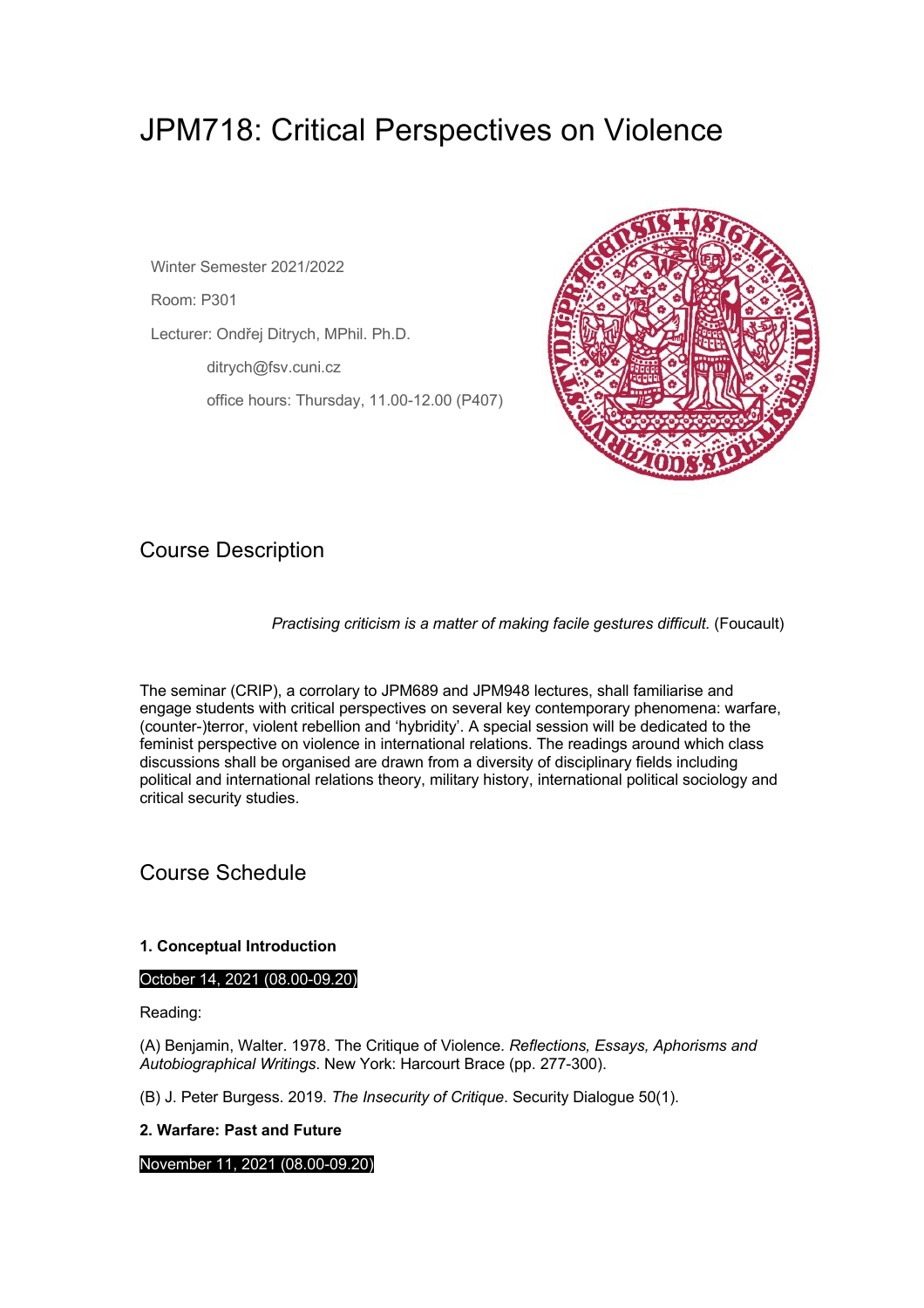Reading:

(A) Tilly, Charles. 1985. War Making and State Making as Organized Crime. Peter B. Evans, Dietrich Rueschemeyer and Theda Skocpol, eds. *Bringing the State Back In*. Cambridge: Cambridge University Press.

(Ax1) Hobson, John. 2000. *The State and International Relations*. Cambridge: Cambridge University Press (pp. 174-191).

(Ax2) Sharman, J.C. 2018. Myths of Military Revolution: European Expansion and Eurocentrism. *European Journal of International Relations* 24(3).

(Ax3) Grzymala-Busse. 2020. Beyond War and Contracts: The Medievel and Religious Roots of the European State. *Annual Review of Political Science* 23(1): 19- 36.

(B) Der Derian, James. 2000. Virtual War / Virtual Theory. *International Affairs* 76(1).

(Bx1) Bousquet, Antoine. 2017. Lethal Visions: The Eye as Function of the Weapon. *Critical Studies on Security* 5(1).

#### **3. (Counter-)Terror**

#### November 25, 2021 (08.00-09.20)

#### Reading:

(A) Ditrych, Ondrej. 2013. From Discourse to Dispositif: States and Terrorism between Marseille and 9/11. *Security Dialogue* 44(3).

(Ax1) Duyvesteyn, Isabelle. 2004. How New is the New Terrorism. *Studies in Conflict and Terrorism* 27(5).

(Ax2) Stampnitzky, Lisa. 2013. *Disciplining Terror: How Experts Invented 'Terrorism'*. Cambridge: Cambridge University Press (pp. 21-48).

(Ax3) Molin Friis, Simone. 2015. 'Beyond Anything We Have Ever Seen': Beheading Videos and the Visibility of Violence in the War against ISIS. *International Affairs* 91(4).

(B) Reid, Julian. 2005. The Biopolitics of the War on Terror: A Critique of the 'Return of Imperialism' Thesis in International Relations. *Third World Quaterly* 26(2).

 $(B<sub>x1</sub>)$  Debrix, Francois and Alexander D. Barder. 2009. Nothing to Fear but Fear: Governmentality and the Biopolitical Production of Terror. *International Political Sociology* 3(4).

(Bx2) Wilcox, Lauren. 2017. Embodying Algorithmic War: Gender, Race and the Posthuman in Drone Warfare. *Security Dialogue* 48(1).

(Bx3) Grayson, Kyle and Jocelyn Mawdsley. Scopic Regimes and the Visual Turn in International Relations Seeing World Politics Through the Drone. *European Journal of International Relations* (online first).

## **4. Feminist Perspective on Violence**

#### December 9, 2021 (08.00-09.20)

(A) Cohn, Carol and Cynthia Enloe. 2003. A Conversation with Cynthia Enloe: Feminists Look at Masculinity and the Men Who Wage War. *SIGNS: Journal of Women in Culture and Society* 28(4).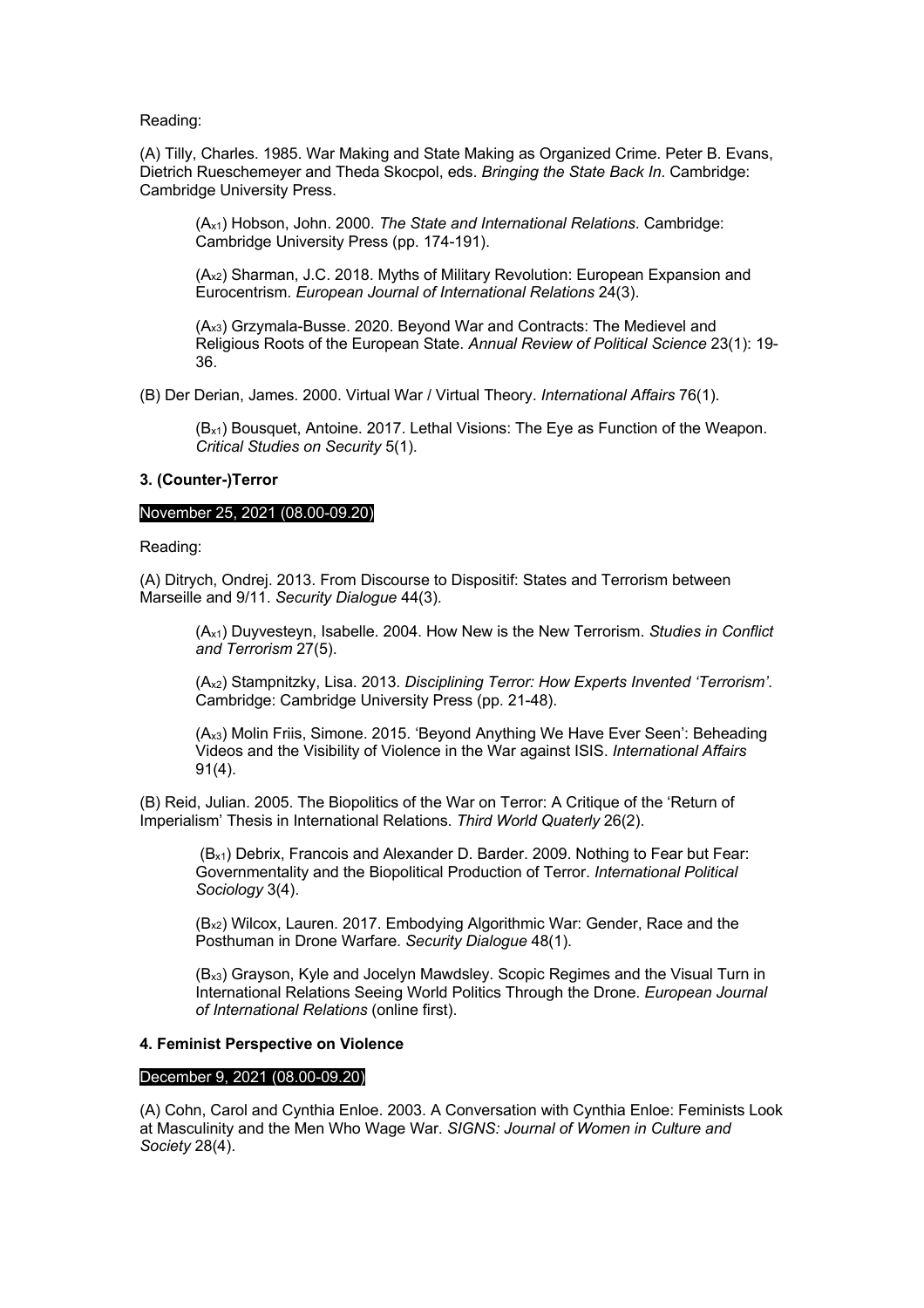(Ax1) Coe, Kevin et al. 2007. Masculinity as Political Strategy: George W. Bush, the "War on Terrorism," and an Echoing Press. *Journal of Women, Politics and Policy* 29(1).

(Ax2) Hansen, Lene. 2001. Gender, Nation, Rape: Bosnia and the Construction of Security. *International Feminist Journal of Politics* 3(1).

(Ax3) Eichler, Maya. 2011. Militarizing Men: Gender, Conscription, and War in Post-Soviet Russia. Stanford: Stanford University Press (pp. 1-14).

(Ax4) Wilcox, Lauren. 2009. Gendering the Cult of the Offensive. *Security Studies* 18(2).

#### **5. Rebellion**

#### January 6, 2022 (08.00-09.20)

Reading:

(A) Martínez, José Ciro and Brent Eng. 2018. Stifling Stateness: The Assad Regime's Campaign Against Rebel Governance. *Security Dialogue* 49(4): 235-253.

(Ax1) Cronin, Audrey Kurth. 2015. ISIS is Not a Terrorist Group. *Foreign Affairs* 94(2).

(Ax2) Lyall, Jason. 2009. Does Indiscriminate Violence Incite Insurgent Attacks? *Journal of Conflict Resolution* 53(3).

(B) Mundy, Jacob. 2011. Deconstructing Civil Wars. *Security Dialogue* 42(3).

(Bx1) Kalyvas, Stathis. 2015. Is ISIS a Revolutionary Group and if Yes, What Are the Implications? *Perspectives on Terrorism* 9(4).

(Bx2) Armitage, David. 2015. Every Great Revolution is a Civil War. In Keith Baker and David Edelstein. *Scripting Revolution*. Stanford: Stanford University Press (pp. 57-68).

#### **6. Hybrids**

#### January 6, 2022 (12.30-13.50)

Reading:

(A) Galleotti, Mark. 2016. Hybrid, Ambiguous, and Non-Linear? How New is Russia's 'New Way of War'? *Small Wars and Insurgencies* 27(2).

(Ax1) Kurowska, Xymena and Anatoly Reshetnikov. 2018. Neutrollization: Industrialized Trolling as a pro-Kremlin Strategy of Desecuritization. *Security Dialogue* (first online).

(Ax2) Murray, Williamson and Peter Mansoor, eds. 2012. *Hybrid Warfare: Fighting Complex Opponents from the Ancient World to the Present*. Cambridge: Cambridge University Press (pp. 1-17, 199-224).

(B) Kraidy, Marwan. 2018. Terror, Territoriality, Temporality: Hypermedia Events in the Age of Islamic State. *Television and New Media* 19(2).

(Bx1) Mbembe, Achille. 2003. Necropolitics. *Public Culture* 15(1).